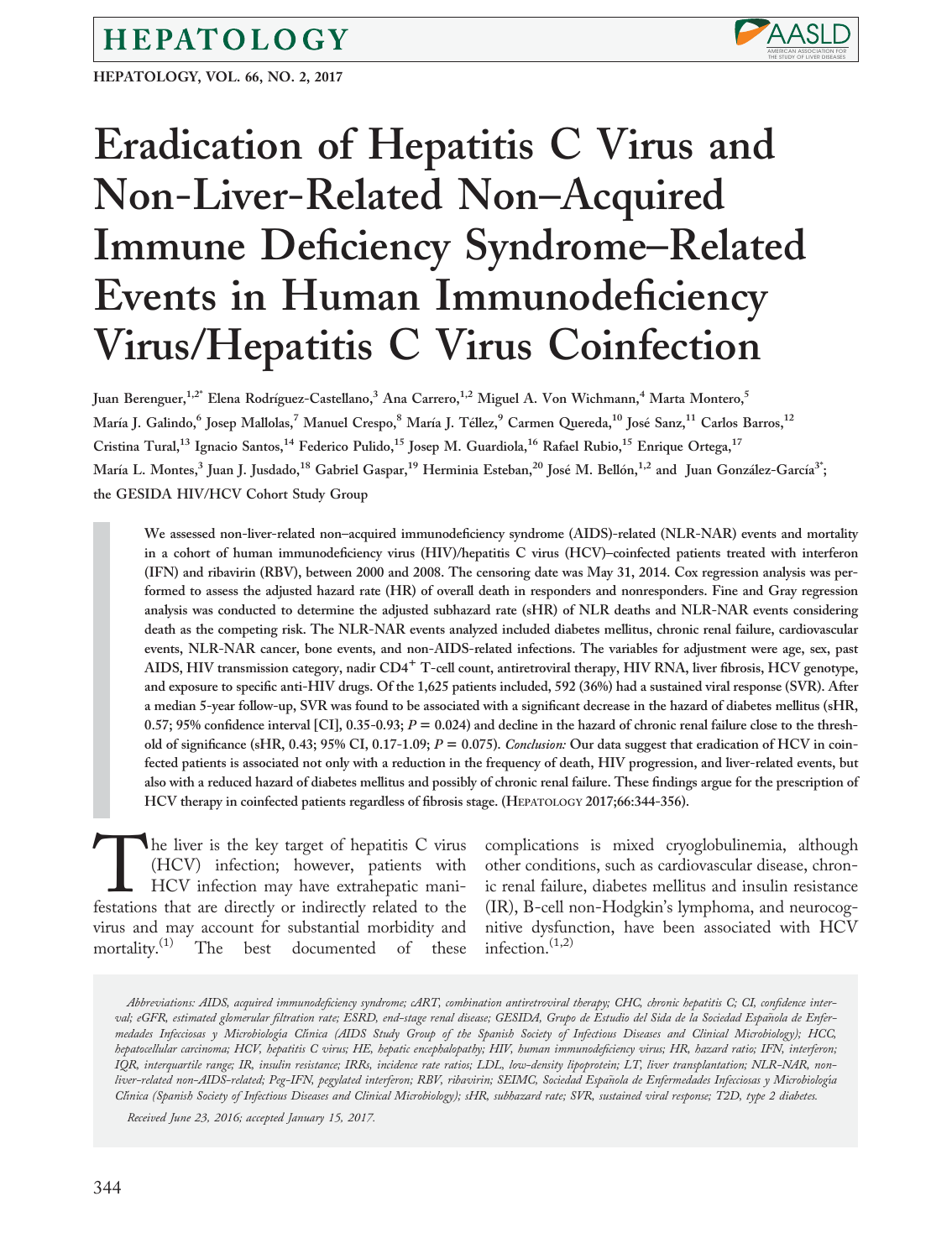In patients with chronic hepatitis C (CHC), sustained viral response (SVR) following anti-HCV therapy (i.e., eradication of HCV) significantly reduces progression of fibrosis and may reverse cirrhosis in some patients, $(3)$ although this process is limited by the extent of extracellular matrix cross-linking and angiogenesis. $(4)$  More remarkably, eradication of HCV has been found to reduce liver decompensation and increase survival in cohorts of patients infected by HCV alone and patients coinfected by human immunodeficiency virus  $(HIV).<sup>(5-7)</sup>$ In a recent systematic review and meta-analysis of the survival benefits of achieving SVR, viral clearance was found to be associated with a survival benefit in various HCV-infected populations, and survival was higher in patients with cirrhosis and those coinfected with HIV.<sup>(8)</sup>

Many of the manifestations of HCV-related mixed cryoglobulinemia can resolve following successful HCV treatment, although patients with significant renal or neural injury may not recover fully after eradication of HCV infection.<sup>(9,10)</sup> In the HCV-monoinfected population,

eradication of HCV following anti-HCV therapy may reduce the risk of developing type II diabetes mellitus,<sup>(11)</sup> renal and cardiovascular events, $(12,13)$  and neurocognitive dysfunction.<sup>(14)</sup>

To the best of our knowledge, the effect of eradication of HCV on extrahepatic manifestations of HCV has not been systematically studied in HIV/HCV-coinfected patients. The purpose of our study was to investigate the effect of sustained viral response in non-liver-related non–acquired immunodeficiency syndrome (AIDS)-related (NLR-NAR) events in a large cohort of HIV/HCV–coinfected patients treated with interferon (IFN) plus ribavirin (RBV).

# Patients and Methods

# DESIGN AND PATIENT SELECTION

Patients were selected from the cohort of the "Grupo de Estudio del SIDA" (AIDS Study Group;

Supported by grants from Fondo de Investigacion de Sanidad en Espana (FIS) (Spanish Health Research Funds) (Refs. EC07/90734, PI11/01556, and ~ EC11/241) and by Red de Investigacion en SIDA (AIDS Research Network) (RIS) Ref RD16/0025/0017. Dr. Juan Berenguer is an investigator of the - Programa de Intensificacion de la Actividad Investigadora en el Sistema Nacional de Salud (I3SNS) (Refs.). -

\*These authors contributed equally to this study.

Copyright © 2017 The Authors. HEPATOLOGY published by Wiley Periodicals, Inc., on behalf of the American Association for the Study of Liver Diseases. This is an open access article under the terms of the [Creative Commons Attribution-NonCommercial](http://creativecommons.org/licenses/by-nc/4.0/) License, which permits use, distribution and reproduction in any medium, provided the original work is properly cited and is not used for commercial purposes.

View this article online at wileyonlinelibrary.com.

DOI 10.1002/hep.29071

Potential conflict of interest: Dr. Gaspar consults for Gilead, ViiV, Merck, Bristol-Myers Squibb, and Janssen. Dr. Gonzalez-Garcia advises for, is on the speakers' bureau for, and received grants from Gilead, AbbVie, Bristol-Myers Squibb, and MSD. He is on the speakers' bureau for and received grants from ViiV. Dr. Mallolas consults for, is on the speakers' bureau for, and received grants from MSD, Janssen, and Gilead. Dr. Berenguer is on the speakers' bureau for and received grants from AbbVie, Gilead, MSD, and ViiV. He is on the speakers' bureau for Bristol-Myers Squibb and Janssen.

#### ARTICLE INFORMATION:

From the <sup>1</sup>Hospital General Universitario Gregorio Marañón, Madrid, Spain; <sup>2</sup>Instituto de Investigación Sanitaria Gregorio Marañón (IiSGM), Madrid, Spain; <sup>3</sup>Hospital Universitario La Paz, Madrid/IdiPaz, Spain; <sup>4</sup>Hospital Donostia, San Sebastián, Spain; <sup>5</sup>Hospital Universitario La Fe, Valencia, Spain; <sup>6</sup>Hospital Clínico Universitario, Valencia, Spain; <sup>7</sup>Hospital Clinic, Barcelona, Spain; <sup>8</sup>Complexo Hospitalario Universitario de Vigo, Vigo, Spain; <sup>9</sup>Hospital Clínico San Carlos, Madrid, Spain; <sup>10</sup>Hospital Universitario Ramón y Cajal,<br>Madrid, Spain; <sup>11</sup>Hospital Universitario Príncipe de Asturias, Alcalá de Henares, S Spain; 13Hospital Universitari Germans Trias i Pujol, Badalona, Spain; 14Hospital Universitario de La Princesa, Madrid, Spain; 15Hospital Universitario 12 de Octubre (imas12), Madrid, Spain; 16Hospital de la Santa Creu i Sant Pau, Barcelona, Spain; 17Hospital General Universitario, Valencia, Spain; <sup>18</sup>Hospital Universitario Severo Ochoa, Leganés, Spain; <sup>19</sup>Hospital Universitario de Getafe, Getafe, Spain; and <sup>20</sup>Fundación SEIMC-GESIDA, Madrid, Spain.

#### ADDRESS CORRESPONDENCE AND REPRINT REQUESTS TO:

Juan Berenguer, M.D., Ph.D. Infectious Diseases Unit Hospital General Universitario Gregorio Marañón Doctor Esquerdo 46

28007 Madrid, Spain E-mail: jbb4@me.com Tel: 134 91 586 8592

Additional Supporting Information may be found at [onlinelibrary.wiley.com/doi/10.1002/hep.29071/suppinfo](http://onlinelibrary.wiley.com/doi/10.1002/hep.29071/suppinfo).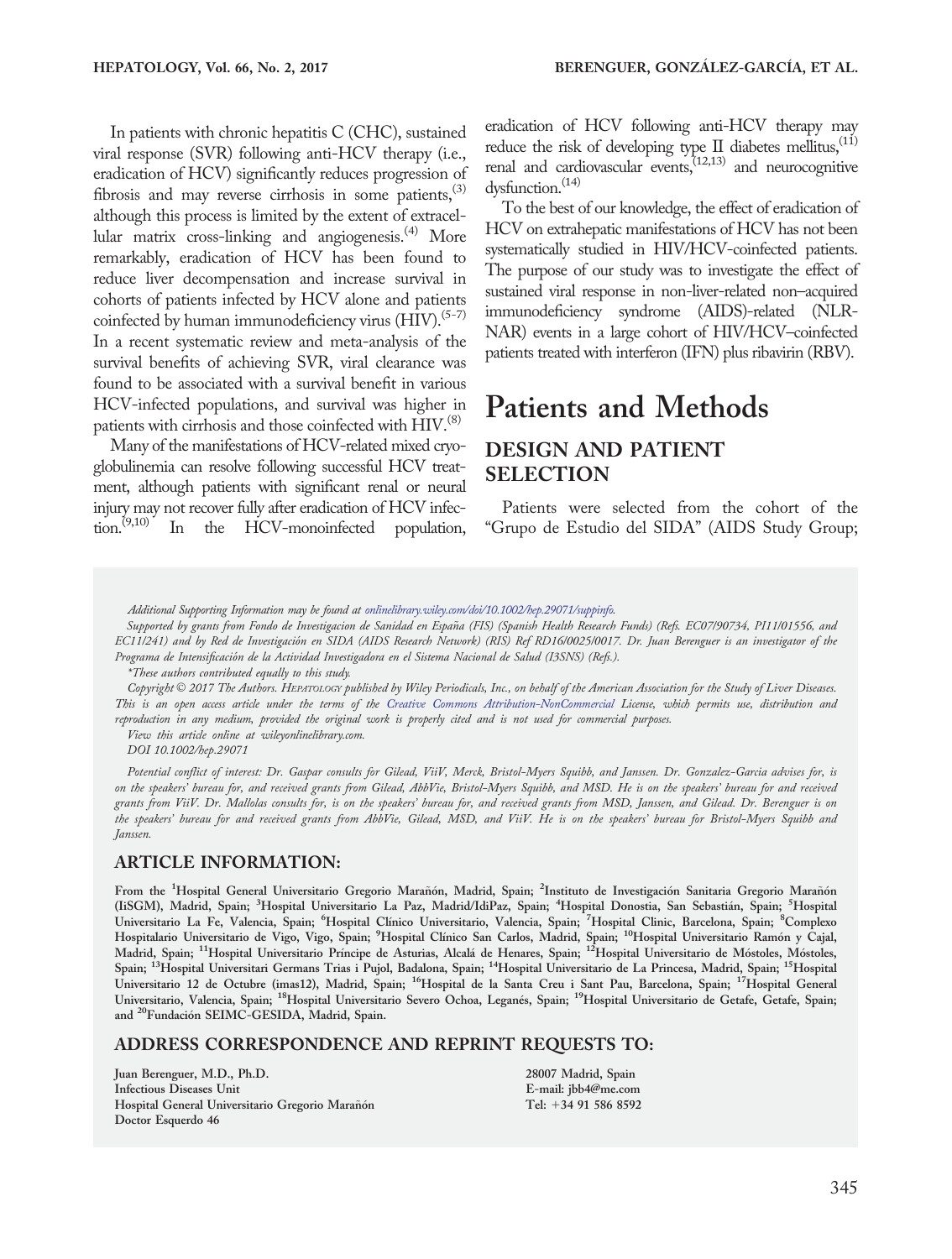GESIDA) of the "Sociedad Española de Enfermedades Infecciosas y Microbiología Clínica" (Spanish Society of Infectious Diseases and Clinical Microbiology; SEIMC). This cohort was composed of patients who were naïve to anti-HCV therapy and who were treated with IFN and RBV. The cohort was established in 2003 to follow HIV/HCV–coinfected patients who started treatment with these drugs between January 2000 and January 2008 at 19 institutions in Spain. The primary objective of this cohort study was to determine the effect of response to IFN and RBV on long-term clinical outcomes, including liver-related complications, AIDS-related conditions, and mortality. The local ethics committees waived the requirement for written informed consent, because the study was based on anonymous routine clinical data intended for scientific publication.

Anti-HCV therapy in Spain is provided by hospital pharmacies and is covered by the National Health System. The decision to administer IFN and RBV to coinfected patients was taken by infectious diseases physicians at each institution according to national and international guidelines. The eligibility criteria for IFN and RBV therapy included the absence of previous hepatic decompensation, severe concurrent medical conditions (such as poorly controlled hypertension, heart failure, poorly controlled diabetes mellitus, and severely reduced renal function),  $CD4^+$  T-cell count  $>$ 200 cells/ $\mu$ L, stable antiretroviral therapy or no need for antiretroviral therapy, the absence of active opportunistic infections, and a  $\geq$ 6-month period of abstinence from heroin and cocaine in patients with a history of injection drug use. Patients were advised not to consume alcohol. Anti-HCV therapy was stopped in all patients with detectable HCV RNA at week 24 of treatment. Since 2002, anti-HCV therapy was also stopped in patients with detectable HCV RNA at week 12 of treatment and a reduction of <2 log IU/ mL in HCV RNA.

### INVESTIGATIONS

All the data were entered directly into a shared database (created in 2003) by trained personnel at each institution using an online application that satisfied local requirements of data confidentiality. This database included all demographic, clinical, virological (HIV and HCV), and laboratory data. The database was modified in the first semester of 2014 to include variables related to NLR-NAR events during followup (see below), which were registered between June

and September 2014. All centers were monitored between October 2014 and April 2015 to verify that all the information in the database was consistent with the patient's medical history.

For each patient, we extracted the following data from the central database: age; sex; HIV transmission category; previous AIDS-defining conditions; baseline and nadir  $CD4^+$  T-cell counts; and baseline HIV viral load. We also recorded information about combination antiretroviral therapy, including type, date of initiation, and whether it was maintained or changed during therapy. Information related to HCV infection included genotype, HCV-RNA levels, and estimated year of HCV infection (assumed to be the first year needles were unsafely shared in the case of injection drug users). Duration of HCV infection was unknown for patients infected through sexual contact. Patients were asked about their current alcohol intake. A high intake of alcohol was defined as the consumption of more than 50 g of alcohol per day for at least 12 months.

Local pathologists scored liver biopsy samples following the criteria established by the METAVIR Cooperative Study  $Group^{(15)}$  as follows: F0, no fibrosis; F1, portal fibrosis; F2, periportal fibrosis or rare portal-portal septa; F3, fibrous septa with architectural distortion and no obvious cirrhosis (bridging fibrosis); and F4, definite cirrhosis. Staging of liver fibrosis was also estimated at baseline using the FIB-4 index<sup>(16)</sup>; advanced fibrosis was defined as a, FIB-4 value  $\geq$ 3.25.

Patients with an undetectable serum HCV-RNA level 24 weeks after discontinuation of therapy were classified as having an SVR; patients not fulfilling the criteria for an SVR, including those who had a relapse after achieving an end-of-treatment response, were classified as nonresponders. Safety was assessed by laboratory tests and evaluation of adverse clinical events during therapy.

### FOLLOW-UP

Completion of treatment was followed by active monitoring (semiannually until July 2010 and annually thereafter) to analyze clinical and laboratory parameters, including survival, presence of liver decompensation, antiretroviral therapy,  $CD4^+$  T-cell count, HIV viral load, HCV RNA, and assessment of liver fibrosis. The length of the study was calculated from the date IFN plus RBV was stopped to death or the last followup visit. The administrative censoring date was May 31, 2014.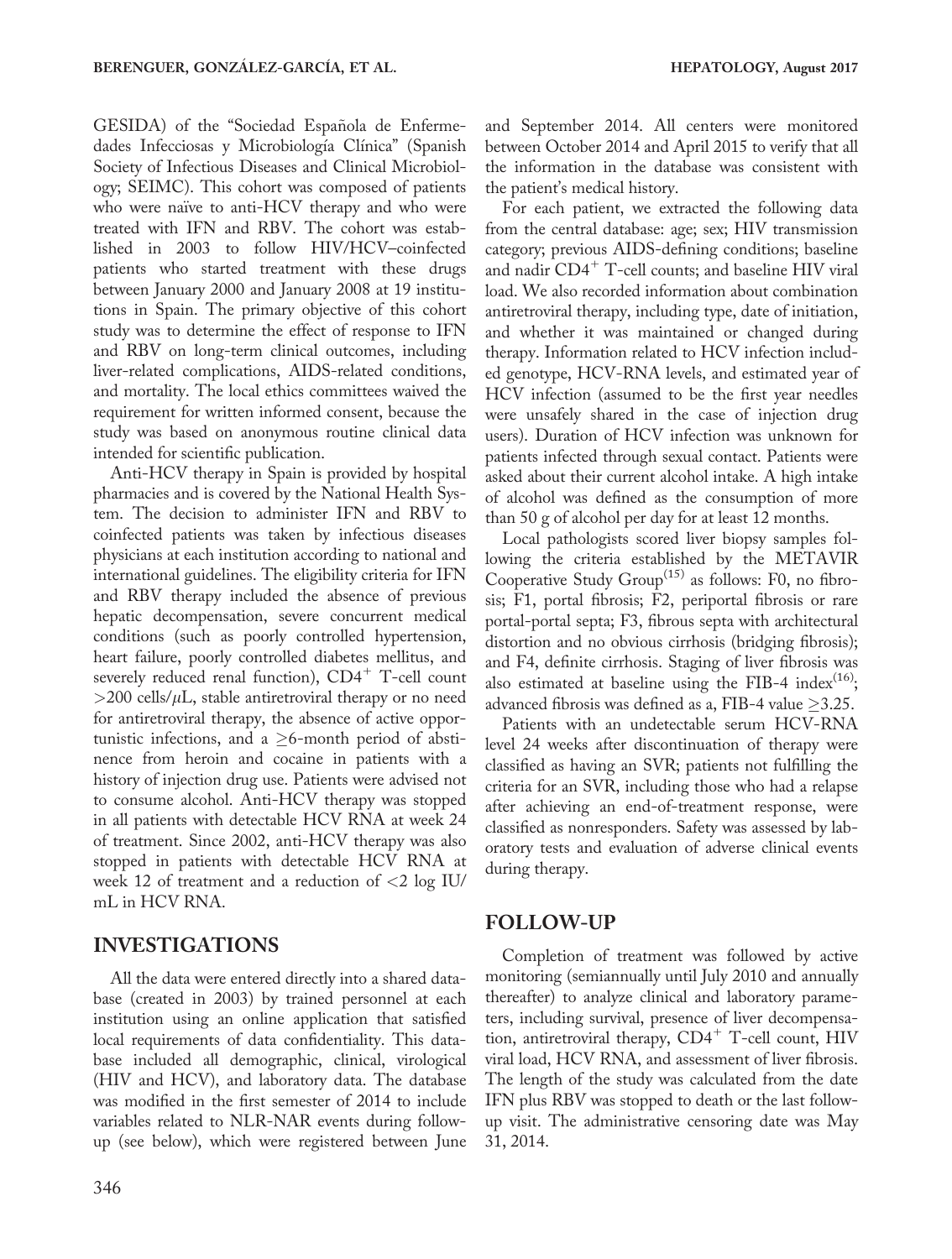## CLINICAL ENDPOINTS

We assessed the following incident endpoints: liverrelated events; AIDS-related events; NLR-NAR events; and mortality.

Liver-related events included ascites, hepatic encephalopathy (HE), variceal bleeding, hepatocellular carcinoma (HCC), and liver transplantation (LT). Ascites was confirmed by paracentesis and/or ultrasound. HE was established on clinical grounds after the reasonable exclusion of HIV-associated encephalopathy based on clinical and laboratory parameters  $(i.e., CD4<sup>+</sup> T-cell counts, HIV viral load, and neuro$ imaging techniques). The source of gastroesophageal bleeding was confirmed by endoscopy whenever possible. For patients who had more than one event, only the first was included in the analyses of the association between sustained viral response and "any event."

AIDS-related events were defined as the occurrence of any new AIDS-defining conditions.(17)

NLR-NAR events included cardiovascular events (myocardial infarction, angina, stroke, peripheral artery disease, heart failure, ruptured aortic aneurysm, and mesenteric artery ischemia), renal events (chronic renal failure, dialysis, and renal transplantation), bone events (bone fractures and avascular bone necrosis), diabetes mellitus, NLR-NAR cancer (biopsy confirmed), and non-AIDS-related infections. As mentioned above, incident NLR-NAR events were collected retrospectively. For this purpose, all centers were provided with a structured electronic reporting form containing the list of NLR-NAR events and the precise definition of each of them based on a modified version of the Cohort of the Spanish AIDS Research Network criteria(19) ([Supporting Tables S1 and S2](http://onlinelibrary.wiley.com/doi/10.1002/hep.29071/suppinfo)).

All the information related to death (death reports, autopsy reports [if available], and standard forms) was reviewed by J.B. and J.G.G. Both authors were blind to the category of treatment response and classified deaths in accord with the opinion of the attending clinician as follows: (1) liver-related death, when the train of events that ended in death was caused by liver decompensation or HCC; (2) AIDS-related death, when death was directly related to an AIDS-defining condition; and (3) NLR-NAR deaths.

### STATISTICAL ANALYSIS

Differences between groups were analyzed using the chi-square test,  $t$  test, or Mann-Whitney U test, as appropriate. Normality was analyzed using the

Kolmogorov–Smirnov test. We calculated the frequency and incidence rates of the different endpoints. The Pearson chi-square test was used to assess differences between the frequency of events between responders and nonresponders. Unadjusted incidence rate ratios (IRRs) and 95% confidence intervals (CIs) for events in nonresponders versus responders were estimated using Poisson regression. Univariate and multivariate Cox regression analyses were performed to compare the overall hazard of death between responders and nonresponders. Univariate and multivariate Fine and Gray regression analyses were performed as an alternative to Cox regression for comparison of the subhazard of survival data in the presence of competing risks. The dependent variables were cause-specific deaths, liverrelated events, AIDS-related events, and NLR-NAR events. When factors associated with each causespecific death were analyzed, the competing risk was the other causes of death as a whole. When factors associated with events were analyzed, the competing risk was overall death. In the multivariate analyses, the variables for adjustment were age, sex, previous AIDSdefining conditions (yes vs. no), HIV transmission category (injection drug users vs. non–injection drug users), nadir  $CD4^+$  T-cell count, combination antiretroviral therapy (yes vs. no), undetectable HIV-RNA at baseline (yes vs. no), FIB  $\geq$ 3.25 (yes vs. no), genotype (3 vs. other genotypes), and cumulative exposure to selected antiretroviral drugs. We adjusted for FIB-4 instead of biopsy stage (METAVIR) in our multivariate analysis because we previously showed, in this same cohort, that FIB-4 outperforms liver biopsy in the assessment of prognosis (death and liver-related events) in HIV/HCV–coinfected patients.<sup>(18)</sup> Patients who had diabetes mellitus or chronic renal failure according to our definitions at baseline were excluded from the analysis for these particular NLR-NAR events.

Because some patients experienced reinfections and several patients underwent retreatment with IFN plus RBV, we carried out various sensitivity analyses: (1) the primary analysis, in which patients who achieved an SVR with retreatment (after failure or after relapse) were included in the SVR group; (2) the second analysis, in which follow-up of retreated patients was censored on the same day of initiation of the second course of IFN plus RBV; (3) the third analysis, in which patients who were retreated were excluded from the analysis; and (4) the fourth analysis, in which treatment response status was considered a time-dependent variable, that is, some patients could be considered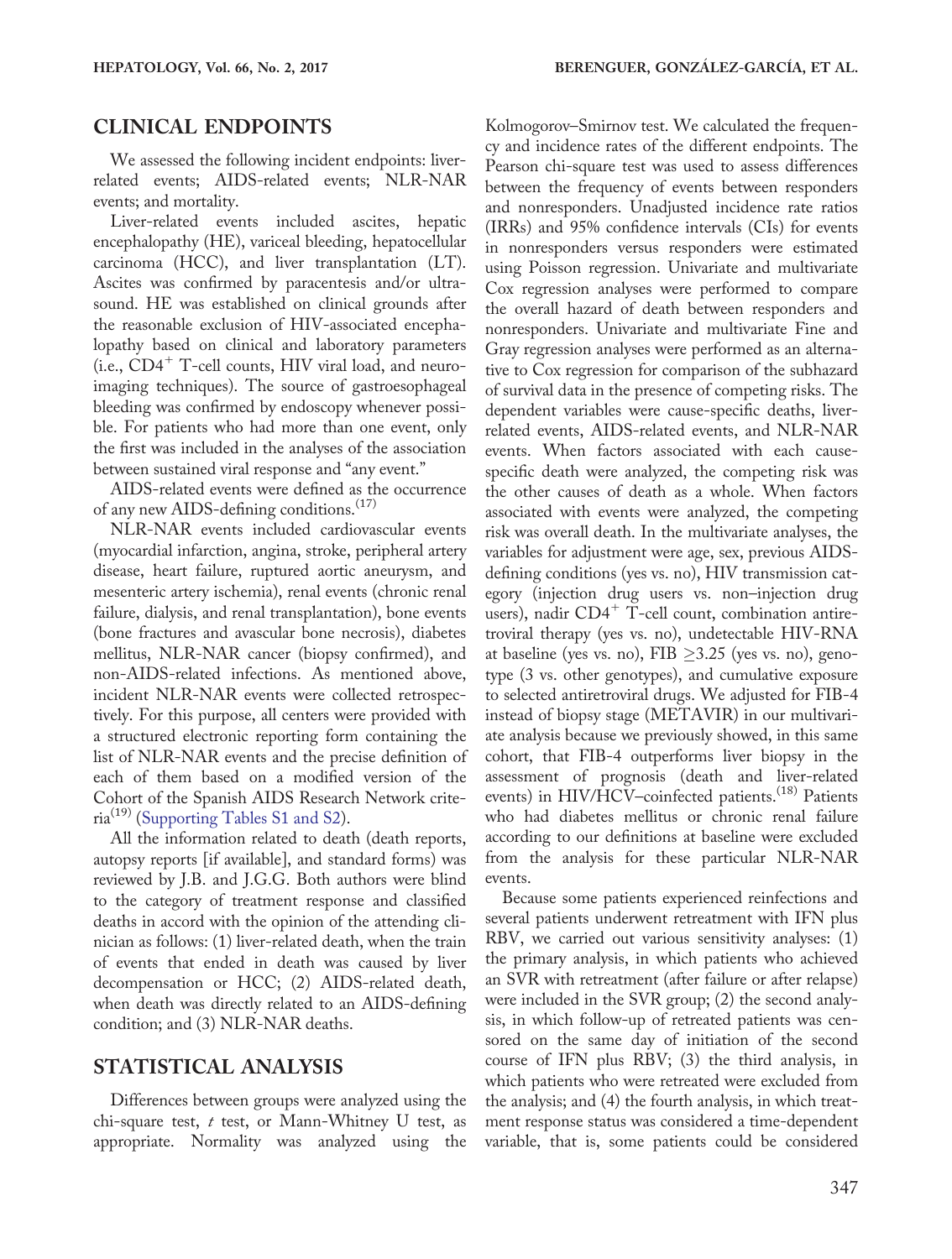|                                                                | No SVR           | <b>SVR</b>              | Total            |
|----------------------------------------------------------------|------------------|-------------------------|------------------|
| Characteristic                                                 | $(n = 997)$      | $(n = 628)$             | $(N = 1,625)$    |
| Male sex, no. $(\%)$                                           | 753 (75.5)       | 466 (74.2)              | 1,219 (75.0)     |
| Age, years, median (IQR) (baseline)                            | 40 (37-43)       | 40 (37-43)              | 40 (37-43)       |
| BMI ( $n = 1,332$ ), median (IQR)                              | 23.1 (21.1-25.3) | 23.0 (21.3-25.6)        | 23.1 (21.2-25.4) |
| Follow-up months, median (IQR)                                 | 65 (42-85)       | 65 (43-86)              | 65 (43-85)       |
| Past injection drug use, no. (%)                               | 802 (80.4)       | 510 (81.2)              | 1,312 (80.7)     |
| CDC disease category C, No. (%)*                               | 245 (24.6)       | 125 $(19.9)^{\ddagger}$ | 370 (22.8)       |
| CD4 <sup>+</sup> , nadir, cells/mm <sup>3</sup> , median (IQR) | 200 (100-313)    | 212 (113-333)           | 204 (106-322)    |
| cART during anti-HCV treatment, no. (%)                        | 848 (85.1)       | 518 (82.5)              | 1,366(84.1)      |
| $CD4^+$ , baseline, cells/mm <sup>3</sup> , median (IQR)       | 515 (374-718)    | 536 (404-729)           | 527 (391-724)    |
| Undefectable HIV-RNA load at baseline, no. (%)                 | 667 (66.9)       | 460 $(73.2)^{\ddagger}$ | 1,127(69.4)      |
| Duration of HCV infection, years, median (IQR)                 | 18 (13-22)       | 19 (15-22)              | 19 (13-22)       |
| HCV genotype, no. (%)                                          |                  |                         |                  |
|                                                                | 581 (58.3)       | 224 $(35.7)^{\ddagger}$ | 805 (49.5)       |
| $\overline{c}$                                                 | 13(1.3)          | 24 $(3.8)^{\ddagger}$   | 37(2.3)          |
| 3                                                              | 214(21.5)        | 332 $(52.9)^{\ddagger}$ | 546 (33.6)       |
| 4                                                              | 170 (17.1)       | 40 $(6.4)^{\ddagger}$   | 210 (12.9)       |
| Unknown                                                        | 10(1)            | 5(0.8)                  | 15(0.9)          |
| HCV RNA, no. (%)                                               |                  |                         |                  |
| $<$ 500,000 IU/mL                                              | 282 (28.3)       | 258 $(41.1)^{\ddagger}$ | 540 (33.2)       |
| >500,000 IU/mL                                                 | 644 (64.6)       | 340 $(54.1)^{\ddagger}$ | 984 (60.6)       |
| Unknown                                                        | 71(7.1)          | 30(4.8)                 | 101(6.2)         |
| HBsAg positivity, no. (%)                                      | 39(3.9)          | 16(2.5)                 | 55(3.4)          |
| METAVIR fibrosis score, no. (%)                                |                  |                         |                  |
| F <sub>0</sub>                                                 | 44(4.4)          | 31(4.9)                 | 75 (4.6)         |
| F1                                                             | 163 (16.3)       | 132 $(21)^{\ddagger}$   | 295 (18.2)       |
| F <sub>2</sub>                                                 | 200 (20.1)       | 139(22.1)               | 339 (20.9)       |
| F <sub>3</sub>                                                 | 215(21.6)        | 93 $(14.8)^{\ddagger}$  | 308 (19.0)       |
| F4                                                             | 109 (10.9)       | 28 $(4.5)^{\ddagger}$   | 137(8.4)         |
| Unknown                                                        | 266 (26.7)       | 205 $(32.6)^{\ddagger}$ | 471 (29.0)       |
| FIB-4 score, no. (%)                                           |                  |                         |                  |
| < 3.25                                                         | 671 (67.3)       | 486 $(77.4)^{\ddagger}$ | 1,157(71.2)      |
| $\geq 3.25$                                                    | 207 (20.8)       | 71 $(11.3)^{\ddagger}$  | 278 (17.1)       |
| Unknown                                                        | 119 (11.9)       | 71(11.3)                | 190(11.7)        |
| Current alcohol intake >50 g/day, no. (%)                      | 58(5.8)          | 19 $(3)^{\ddagger}$     | 77(4.7)          |
| Diabetes mellitus                                              | 39(3.9)          | 8 $(1.3)^{\ddagger}$    | 47 (2.9)         |
| Chronic renal failure <sup>1</sup>                             | 3(0.3)           | 1(0.2)                  | 4(0.2)           |

#### TABLE 1. Characteristics of 1,625 HIV/HCV–Coinfected Patients Stratified According to Response to IFN Plus RBV

\*A, asymptomatic acute HIV or persistent generalized lymphadenopathy; B, symptomatic non-C conditions; C, AIDS-defining conditions.

<sup>†</sup>Confirmed eGFR <60 mL per minute per 1.73 m<sup>2</sup> at baseline.

 $^{\ddagger}P < 0.05$  compared to the no SVR group.

Abbreviations: BMI, body mass index; CDC, Centers for Disease Control and Prevention; HBsAg, hepatitis B surface antigen.

both responders and nonresponders during follow-up. We also performed two sensitivity analyses according to the classification of liver fibrosis in addition to the primary analysis, in which fibrosis was categorized as FIB  $\geq$ 3.25 versus FIB-4 <3.25; (1) in the first analysis—limited to patients with liver-biopsy data—fibrosis was categorized as F0-F2 versus F3-F4; and (2) in the second analysis, fibrosis was categorized as FIB-4  $<$ 3.25 or F0-F2 versus FIB  $\geq$ 3.25 or F3-F4.

Statistical analyses were performed using IBM SPSS Statistics for Windows (version 21.0; IBM Corp., Armonk, NY). The R package, cmprsk (version 2.2; R Foundation for Statistical Computing), was used to plot the cumulative incidence curves and conduct competing risks regression analysis. The cmprsk package can be downloaded from the Comprehensive R Archive Network ([http://cran.r-project.org](http://cran.r-project.org/)) and run within R.

# Results

# PATIENT CHARACTERISTICS

Data from the 1,625 patients who started treatment between January 2000 and January 2008 were included in the database. Baseline characteristics are shown in Table 1. In brief, 75.0% were men, the median age was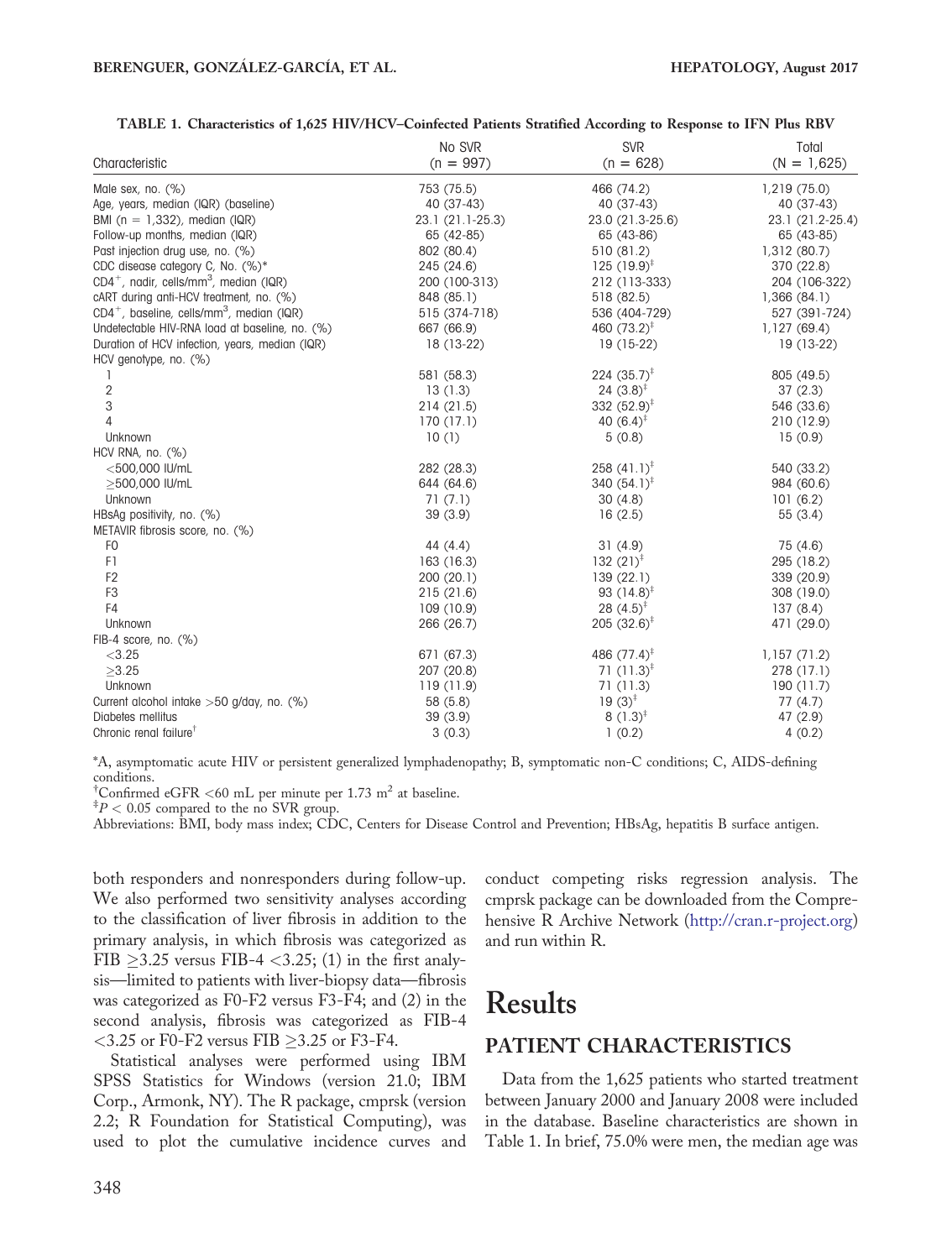| Event                                                | No SVR<br>$(n = 997)$ | <b>SVR</b><br>$(n = 628)$ | Total<br>$(N = 1,625)$ |
|------------------------------------------------------|-----------------------|---------------------------|------------------------|
| Cancer (non-AIDS non-liver-related)                  | 67(6.7)               | 33(5.3)                   | 100(6.2)               |
| Lung                                                 | 7(0.7)                | 6(1.0)                    | 13(0.8)                |
| Anus                                                 | 7(0.7)                | 2(0.3)                    | 9(0.6)                 |
| Head and neck                                        | 4(0.4)                | 4(0.6)                    | 8(0.5)                 |
| Vagina/vulva                                         | 6(0.6)                | 1(0.2)                    | 7(0.4)                 |
| Colorectal                                           | 6(0.6)                | 0(0)                      | 6(0.4)                 |
| <b>Breast</b>                                        | 5(0.5)                | 0(0)                      | 5(0.3)                 |
| Nonmelanoma skin cancer                              | 5(0.5)                | 0(0)                      | 5(0.3)                 |
| Hodgkin's lymphoma                                   | 2(0.2)                | 2(0.3)                    | 4(0.2)                 |
| <b>Brain</b>                                         | 3(0.3)                | 0(0)                      | 3(0.2)                 |
| Sarcoma                                              | 1(0.1)                | 2(0.3)                    | 3(0.2)                 |
| Penis                                                | 2(0.2)                | 1(0.2)                    | 3(0.2)                 |
| Esophagus                                            | 1(0.1)                | 1(0.2)                    | 2(0.1)                 |
| Stomach                                              | 2(0.2)                | 0(0)                      | 2(0.1)                 |
| Other hematological                                  | 1(0.1)                | 1(0.2)                    | 2(0.1)                 |
| Prostate                                             | 1(0.1)                | 1(0.2)                    | 2(0.1)                 |
| Other                                                | 14(1.4)               | 12(1.9)                   | 26(1.6)                |
| Diabetes mellitus*                                   | 72 $(7.5)^*$          | 23 $(3.7)^{\ddagger}$     | 95(6.0)                |
| Cardiovascular events                                | 52(5.2)               | 39(6.2)                   | 91(5.6)                |
| Coronary acute myocardial infarction                 | 19(1.9)               | 23(3.7)                   | 42(2.6)                |
| Coronary angina                                      | 8(0.8)                | 3(0.5)                    | 11(0.7)                |
| Cerebrovascular transient ischemic attack            | 2(0.2)                | 4(0.6)                    | 6(0.4)                 |
| Cerebrovascular reversible ischemic deficit          | 2(0.2)                | 0(0)                      | 2(0.1)                 |
| Cerebrovascular established stroke                   | 3(0.3)                | 4(0.6)                    | 7(0.4)                 |
| Cerebrovascular asymptomatic cerebrovascular disease | 0(0)                  | 1(0.2)                    | 1(0.1)                 |
| Peripheral arterial disease                          | 7(0.7)                | 2(0.3)                    | 9(0.6)                 |
| Congestive heart failure                             | 4(0.4)                | 1(0.2)                    | 5(0.3)                 |
| Pulmonary hypertension                               | 5(0.5)                | 1(0.2)                    | 6(0.4)                 |
| Mesenteric ischemig                                  | 1(0.1)                | 0(0)                      | 1(0.1)                 |
| Aortic dissection                                    | 1(0.1)                | 0(0)                      | 1(0.1)                 |
| Non-AIDS-related sepsis requiring hospital admission | 62 $(6.2)^*$          | $19(3.0)^{\ddagger}$      | 81(5.0)                |
| Bone-related events                                  | 33(3.3)               | 24 (3.8)                  | 57(3.5)                |
| Large bone fracture                                  | 23(2.3)               | 19(3.0)                   | 42 (2.6)               |
| Avascular necrosis of bone                           | 5(0.5)                | 5(0.8)                    | 10(0.6)                |
| Vertebral fracture                                   | 5(0.5)                | 0(0)                      | 5(0.3)                 |
| Renal events <sup>†</sup>                            | $27(2.7)^*$           | 6 $(1.0)^{\ddagger}$      | 33(2.0)                |
| Chronic renal failure not requiring dialysis         | 24 $(2.4)^{\ddagger}$ | $5(0.8)^{\ddagger}$       | 29(1.8)                |
| Chronic renal failure requiring dialysis             | 3(0.3)                | 1(0.2)                    | 4(0.2)                 |

#### TABLE 2. Detailed Description of NLR-NAR Events During Follow-up in HIV/HCV–Coinfected Patients Categorized According to Response to Therapy With IFN Plus RBV

\*Including 958 non-SVR and 620 SVR patients (patients with baseline diabetes mellitus were excluded). † Including 994 non-SVR and 627 SVR patients (patients with chronic renal failure at baseline were excluded).  $^{\ddagger}P < 0.05$ .

40 years, 22.8% had previous AIDS-defining conditions, 1,366 (84.1%) were on combination antiretroviral therapy (cART), the median baseline CD4 cell count was 527 cells/mm<sup>3</sup>, 69.4% had an undetectable HIV viral load, 62.4% were infected with genotypes 1 or 4, and 60.6% had an HCV RNA  $\geq$ 500,000 IU/ mL. Baseline liver biopsy was performed in 1,154 patients, of whom 445 (38.6%) had bridging fibrosis or cirrhosis. At baseline, 77 (4.7%) patients reported a high intake of alcohol, 47 (2.9%) had diabetes mellitus, and 4 (0.2%) had chronic renal failure.

During the study period, no significant differences were found between responders and nonresponders for qualitative or cumulative exposure to tenofovir disoproxil fumarate, a potentially nephrotoxic drug.  $(19)$ However, significant differences were found between responders and nonresponders in qualitative and/or cumulative exposure to didanosine, abacavir, indinavir, and lopinavir, all of which have been associated with cardiovascular disease<sup>(20)</sup> ([Supporting Table S3\)](http://onlinelibrary.wiley.com/doi/10.1002/hep.29071/suppinfo).

### TREATMENT RESPONSE

A total of 791 (48.7%) patients were treated with pegylated interferon (Peg-IFN) a2a plus RBV, 615 (37.8%) were treated with Peg-IFN a2b plus ribavirin, and 219 (13.5%) were treated with the standard IFN  $\alpha$ plus RBV regimen (three times weekly). The initial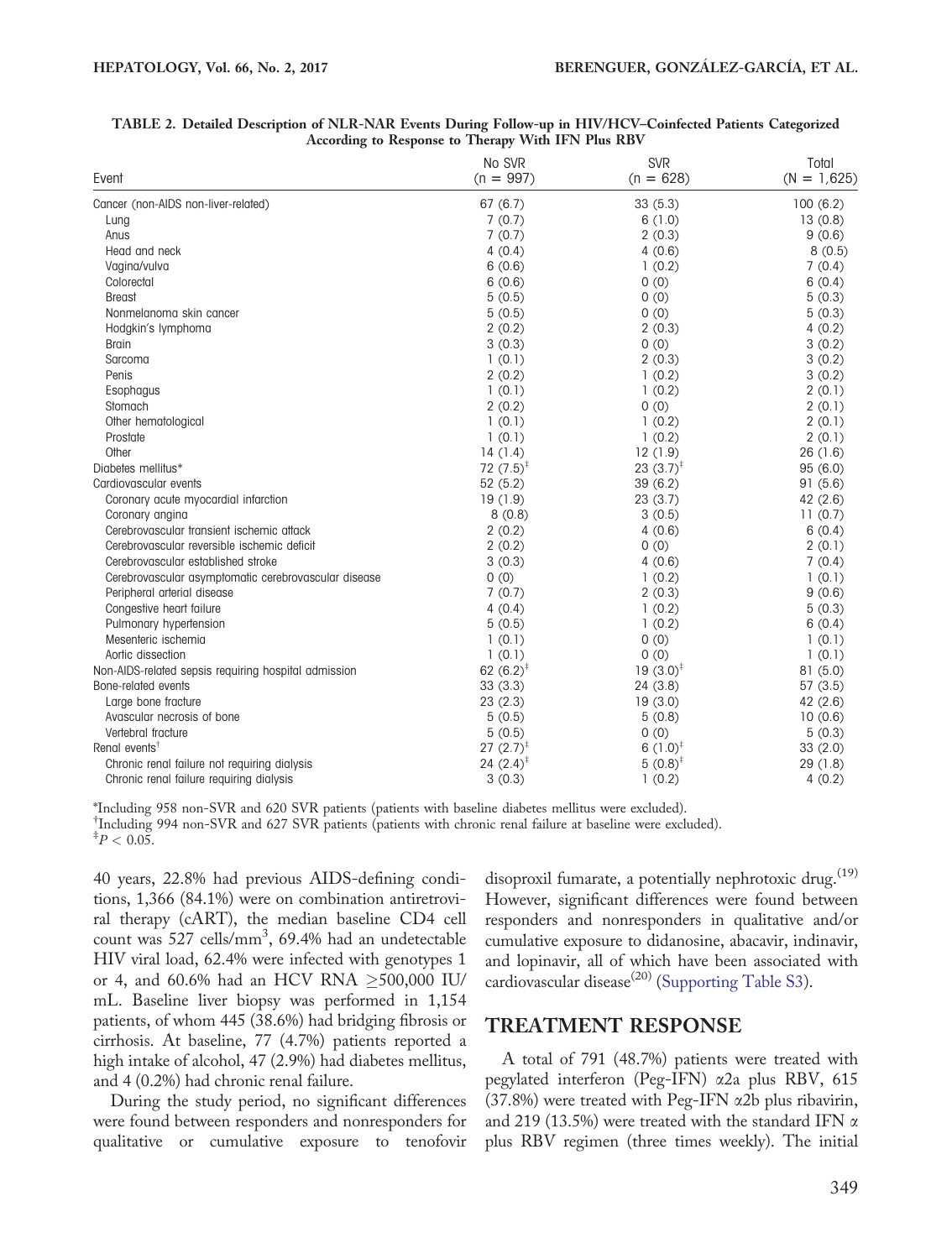|                                                                    | Frequency, No.                                              |                                                                                                                                                                                                                                                                |                       |                     |                                                                         |                                                                         |                                                            |
|--------------------------------------------------------------------|-------------------------------------------------------------|----------------------------------------------------------------------------------------------------------------------------------------------------------------------------------------------------------------------------------------------------------------|-----------------------|---------------------|-------------------------------------------------------------------------|-------------------------------------------------------------------------|------------------------------------------------------------|
|                                                                    | No SVR                                                      | <b>SVR</b>                                                                                                                                                                                                                                                     |                       |                     | Rate/100 Person-Years (95% CI)                                          |                                                                         |                                                            |
| Event                                                              | $(N = 997)$                                                 | $(N = 628)$                                                                                                                                                                                                                                                    | á                     | No SVR              | <b>SVR</b>                                                              | RR (95% CI)                                                             |                                                            |
| Lost to follow-up                                                  | 162 (16.2)                                                  | 74 (11.8)                                                                                                                                                                                                                                                      | 0.013                 | $3.19(2.72 - 3.72)$ | $(1.83 - 2.92)$<br>2.33(                                                | $.37(0.97-1.7)$                                                         | 0.075                                                      |
| Overall mortality                                                  |                                                             | 30(4.8)                                                                                                                                                                                                                                                        | 10000                 | 2.75 (2.32-3.23)    | $0.93(0.63 - 1.33)$                                                     | 2.95 (1.99-4.36)                                                        |                                                            |
| Liver-related                                                      | $145(14.5)$<br>83 $(8.3)$                                   |                                                                                                                                                                                                                                                                |                       | $.57(1.25-1.95)$    | 0.19 (0.07-0.41                                                         | 8.43 (3.68-19.3)                                                        |                                                            |
| Non-liver-related                                                  | 62 (6.2)                                                    | $\begin{array}{c} 0.0000\\ 0.00000\\ 0.00000\\ 0.00000\\ 0.00000\\ 0.00000\\ 0.00000\\ 0.00000\\ 0.00000\\ 0.00000\\ 0.00000\\ 0.00000\\ 0.00000\\ 0.00000\\ 0.00000\\ 0.00000\\ 0.00000\\ 0.00000\\ 0.00000\\ 0.00000\\ 0.00000\\ 0.00000\\ 0.00000\\ 0.0000$ | $\frac{0.001}{0.036}$ | $.17(0.90 - 1.50)$  | $\begin{array}{c} 0.75 \ (0.48-1.11) \\ 0.06 \ (0.01-0.22) \end{array}$ | 1.57 (0.98-2.52)                                                        | $-0.001$<br>$-0.001$<br>$-0.0000$<br>$-0.0000$<br>$-0.002$ |
| AIDS-related                                                       | 8 (0.8)                                                     |                                                                                                                                                                                                                                                                | 0.224                 | $0.15(0.07 - 0.30)$ |                                                                         | $2.44(0.52-11.5)$                                                       |                                                            |
| Non-liver-related non-AIDS-related                                 |                                                             |                                                                                                                                                                                                                                                                |                       | $1.02(0.77 - 1.33)$ | $0.68$ $(0.43 - 1.03)$                                                  | $1.50(0.91 - 2.46)$                                                     |                                                            |
| CDC category C disease                                             | 54 (5.4)<br>43 (4.3)<br>123 (12.3)<br>129 (1.6)<br>16 (1.6) |                                                                                                                                                                                                                                                                | $0.075$<br>$0.001$    | 0.81 (0.59-1.10)    |                                                                         | 2.91 (1.54-6.97)                                                        |                                                            |
| Liver decompensation                                               |                                                             |                                                                                                                                                                                                                                                                | 1000                  | 2.44 (2.03-2.91)    | $0.28$ (0.13-0.53)<br>0.22 (0.09-0.45)                                  | $1.20(5.14-23.6)$                                                       | (0.001)                                                    |
| ЭЭH                                                                |                                                             |                                                                                                                                                                                                                                                                | 0.001                 | $0.55(0.37 - 0.79)$ | $0.09(0.02 - 0.27)$                                                     | $5.92(2.04 - 36.0)$                                                     | 0.003                                                      |
| LT, no. (%)                                                        |                                                             | $3(0.5)$<br>$1(0.2)$                                                                                                                                                                                                                                           | 0.005                 | $0.30(0.17 - 0.49)$ | $0.03(0-0.17)$                                                          | $(1.30 - 73.9)$<br>9.80(                                                | 0.027                                                      |
| <b>NLR-NAR</b> events                                              |                                                             |                                                                                                                                                                                                                                                                |                       |                     |                                                                         |                                                                         |                                                            |
| Diabetes mellitus                                                  | 72/958 (7.5)                                                | 23/620 (3.7)                                                                                                                                                                                                                                                   |                       | $.45(1.13-1.82)$    | 0.73 (0.46-1.09)                                                        | $.99(1.24-3.18)$                                                        | 0.004                                                      |
| NLR-NAR cancer                                                     | 67 (6.7)                                                    | 33(5.3)                                                                                                                                                                                                                                                        | 0.002<br>0.231        | $.28(0.99 - 1.63)$  | $1.04(0.72 - 1.46)$                                                     | $.23(0.81 - 1.87)$                                                      |                                                            |
| Cardiovascular events                                              |                                                             |                                                                                                                                                                                                                                                                | 0.396                 | $0.99(0.74-1.30)$   | $1.24(0.88-1.69)$                                                       |                                                                         | 0.329                                                      |
| <b>NAR</b> infections                                              | 52 (5.2)<br>62 (6.3)<br>33 (3.3)                            | 39 (6.2)<br>19 (3.0)                                                                                                                                                                                                                                           | 0.004                 | $.19(0.91 - 1.52)$  | 0.59 (0.36-0.93)                                                        | $\begin{array}{c} 0.80 \ (0.53-1.22) \\ 2.01 \ (1.20-3.34) \end{array}$ | 0.008                                                      |
| Bone events                                                        |                                                             | 24(3.8)                                                                                                                                                                                                                                                        | 0.585                 | 0.63 (0.44-0.89)    | $0.75(0.48 - 1.12)$                                                     | $0.84(0.48-1.38)$                                                       | 0.447                                                      |
| Renal events                                                       | 27/994 (2.7)                                                | 6/627 (0.1)                                                                                                                                                                                                                                                    | 0.015                 | 0.51 (0.34-0.75)    | $0.19(0.07 - 0.41)$                                                     | 2.74 (1.13-6.65)                                                        | 0.025                                                      |
| $P^1$ = Pearson chi <sup>2</sup> test; $P^2$ = Poisson regression. |                                                             |                                                                                                                                                                                                                                                                |                       |                     |                                                                         |                                                                         |                                                            |

TABLE 3. Frequency and Rate of Events During Follow-up in 1,625 HIV/HCV-Coinfected Patients Categorized According to Response to IFN Plus RBV Therapy TABLE 3. Frequency and Rate of Events During Follow-up in 1,625 HIV/HCV–Coinfected Patients Categorized According to Response to IFN Plus RBV Therapy Frequency No.  $(%)$ 

 $P^1$  = Pearson chi<sup>2</sup> test;  $P^2$  = Poisson regression.<br>\*Median follow-up times in months (IQR) for no-SVR and SVR were 59.3 (40.6-79.2) and 59.5 (42.8-81.8).<br>Abbreviation: CDC, Centers for Disease Control and Prevention \*Median follow-up times in months (IQR) for no-SVR and SVR were 59.3 (40.6-79.2) and 59.5 (42.8-81.8). Abbreviation: CDC, Centers for Disease Control and Prevention.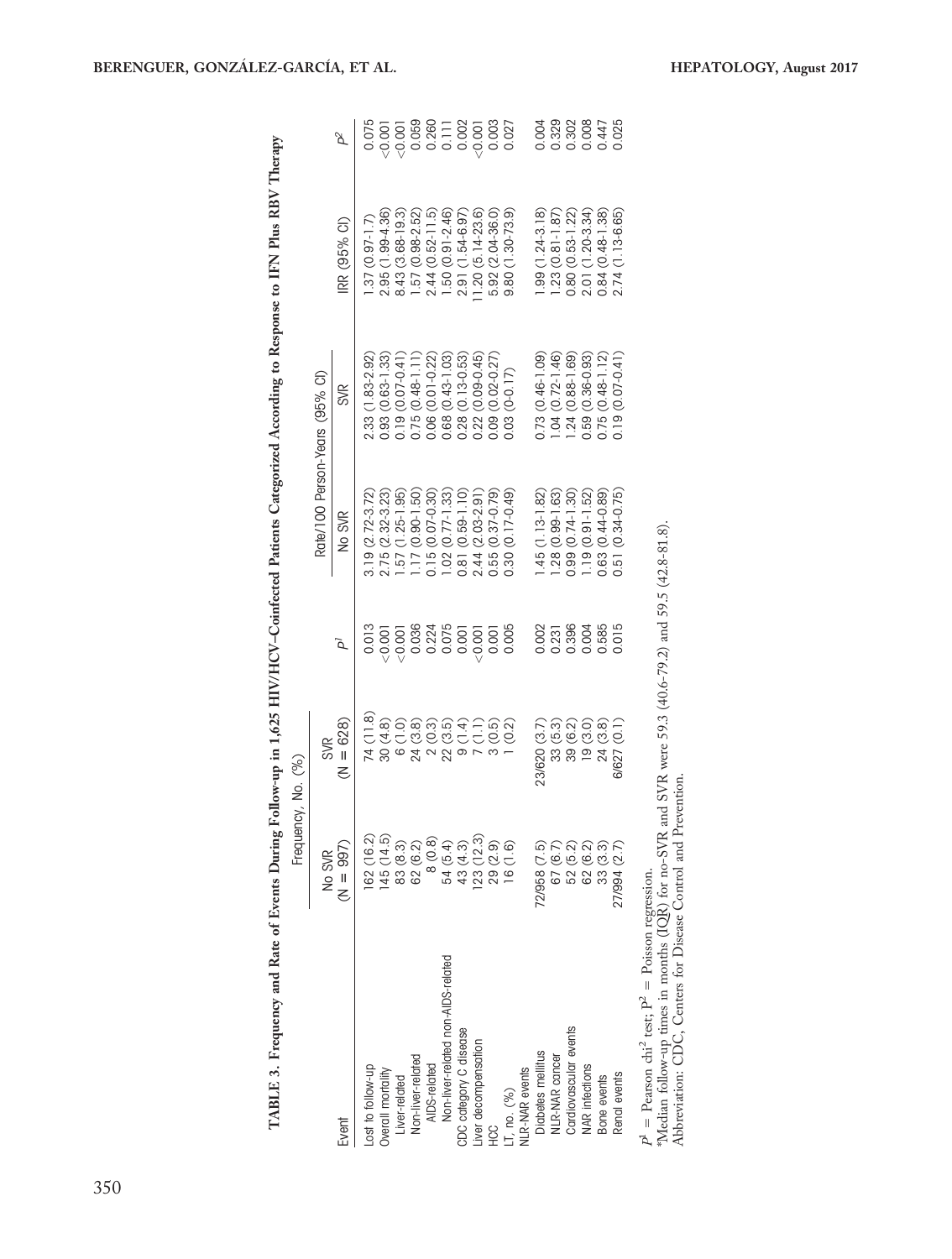|                                | Univariate Analysis* |         | Multivariate Analysis <sup>*/†</sup> |           |
|--------------------------------|----------------------|---------|--------------------------------------|-----------|
|                                | HR (95% CI)          | P Value | HR (95% CI)                          | P Value   |
| Overall deaths                 | $0.35(0.24-0.52)$    | < 0.001 | $0.36(0.24-0.54)$                    | < 0.001   |
|                                | sHR (95% CI)         | P Value | sHR (95% CI)                         | P Value   |
| Cause-specific deaths          |                      |         |                                      |           |
| Liver-related deaths           | $0.12(0.05-0.28)$    | < 0.001 | $0.13(0.06-0.28)$                    | $<$ 0.001 |
| Non-liver-related deaths       | $0.69(0.43-1.1)$     | 0.119   | $0.73(0.44-1.20)$                    | 0.214     |
| AIDS-related deaths            | $0.45(0.09-2.22)$    | 0.325   | $0.37(0.09-1.43)$                    | 0.148     |
| NLR-NAR deaths                 | $0.73(0.44-1.19)$    | 0.204   | $0.79(0.47-1.35)$                    | 0.388     |
| New AIDS-defining events       | $0.34(0.16-0.72)$    | 0.004   | $0.37(0.17-0.79)$                    | 0.010     |
| Liver-related events           |                      |         |                                      |           |
| Liver decompensation           | $0.09(0.04-0.2)$     | < 0.001 | $0.10(0.05-0.21)$                    | $<$ 0.001 |
| <b>HCC</b>                     | $0.12(0.03-0.5)$     | 0.004   | $0.13(0.03-0.50)$                    | 0.003     |
| LT                             | $0.10(0.01 - 0.77)$  | 0.027   | $0.12(0.02 - 0.78)$                  | 0.027     |
| NLR-NAR events                 |                      |         |                                      |           |
| Diabetes mellitus <sup>#</sup> | $0.54(0.34-0.87)$    | 0.011   | $0.57(0.35-0.93)$                    | 0.024     |
| NLR-NAR cancer                 | $0.91(0.6-1.38)$     | 0.650   | $0.91(0.58-1.45)$                    | 0.703     |
| Cardiovascular events          | $1.41(0.93-2.13)$    | 0.105   | $1.57(0.99-2.50)$                    | 0.056     |
| NAR infections                 | $0.55(0.33-0.92)$    | 0.024   | $0.65(0.37-1.14)$                    | 0.131     |
| Bone events                    | 1.39 (0.82-2.35)     | 0.225   | 1.28 (0.69-2.38)                     | 0.433     |
| Renal events <sup>#</sup>      | $0.41(0.17-0.99)$    | 0.049   | $0.43(0.17-1.09)$                    | 0.075     |

#### TABLE 4. Crude and Adjusted Hazards for Events During Follow-up for 997 Nonresponders to IFN plus RBV Compared With 628 Responders

\*Cox regression analysis was performed to compare the HR of overall death between responders and nonresponders. Fine and Gray regression analysis was performed to compare the HR of events in the presence of competing risks.

Adjusted for age, sex, previous AIDS-defining conditions (yes vs. no), HIV transmission category (injection drug users vs. non-injec-<br>tion drug users), nadir CD4<sup>+</sup> cell count, cART (yes vs. no), undetectable HIV RNA at ba

no), genotype (3 vs. other genotypes), and exposure to abacavir, didanosine, indinavir, and lopinavir: lower than or equal to the median cumulative exposure in years versus higher than the median cumulative exposure.

‡ Excluding 47 and 4 patients with diabetes mellitus and chronic renal failure at baseline, respectively.

treatment response was categorized as SVR in 592 (36%) patients and as no response in 1,033 (64%). During follow-up, 6 (1%) of 592 responders developed HCV reinfection a median of 49 months after discontinuing anti-HCV therapy (minimum, 22 months; maximum, 87 months). A total of 198 patients were retreated during follow-up: 192 patients whose first course of anti-HCV therapy failed and the 6 patients who experienced reinfections. A total of 42 retreated patients achieved SVR, including 1 of the 6 reinfected patients. For the purpose of the primary analysis, there were 628 responders and 997 nonresponders.

### CLINICAL OUTCOMES

The median (interquartile range; IQR) follow-up from the date IFN plus RBV was stopped for nonresponders and responders was 65 (42-85) and 65 (43- 86) months, respectively. Loss to follow-up was recorded in 162 nonresponders (16.2%) and 74 responders (11.8%;  $P = 0.013$ ).

A detailed description of incident NLR-NAR events during follow-up is shown in Table 2. By order of frequency, these were cancer ( $n = 100$  [6.2%]), diabetes mellitus (n = 95 [6.0%]), cardiovascular events

 $(n = 91 [5.6\%])$ , non-AIDS-related infections  $(n = 1)$ 81 [5.0%]), bone-related events ( $n = 57$  [3.5%]), and renal events ( $n = 33$  [2.0%]).

The frequencies and rates of events during followup stratified by response to IFN plus RBV are shown in Table 3. The rates of overall death, liver-related death, new AIDS-defining conditions, and all types of liver-related events (decompensation, HCC, and LT) were significantly higher in nonresponders than in responders. As for NLR-NAR events, we found that the rates of diabetes mellitus, non-AIDS-related infections, and renal events were significantly higher in nonresponders than in responders. However, the rates of NLR-NAR cancers, cardiovascular events, and bone events were not significantly different between responders and nonresponders.

The results of the univariate and multivariate proportional hazards regression analyses of factors associated with clinical outcomes are shown in Table 4. In comparison with no response, SVR was associated with a statistically significant reduced adjusted hazard of overall death (hazard ratio [HR] and 95% CI, 0.36 [0.24-0.54];  $P < 0.001$ ), liver-related death (subhazard ratio [sHR] and 95% CI, 0.13 [0.06-0.28];  $P <$ 0.001), new AIDS-defining events (sHR [95% CI],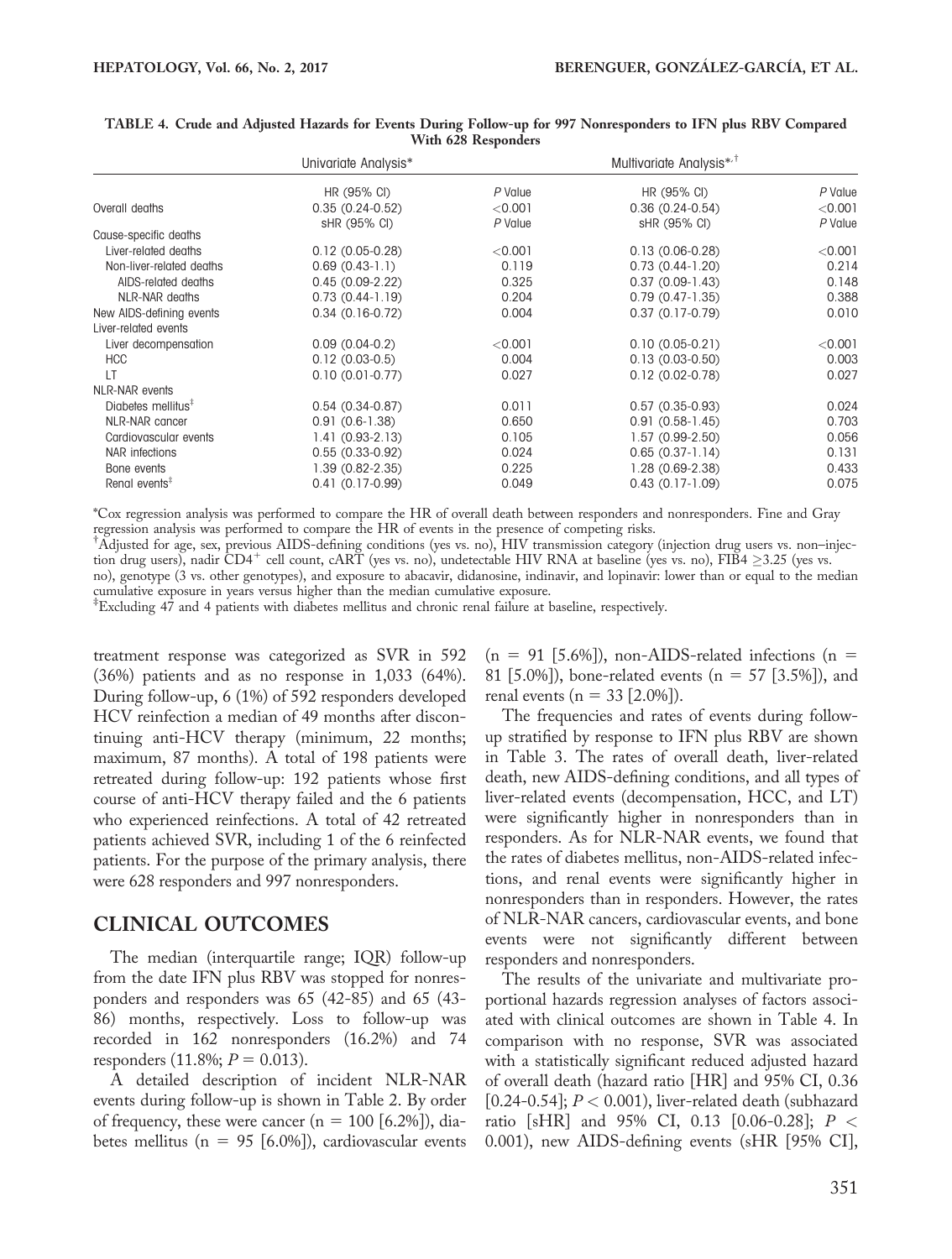

FIG. 1. Cumulative probabilities of renal events and diabetes mellitus in responders and non-responders. Responders and nonresponders were compared using Gray's test.

0.37 [0.17-0.79];  $P = 0.010$ ), liver decompensation (sHR [95%CI], 0.10 [0.05 - 0.21]; P < 0.001), HCC (sHR [95% CI], 0.13 [0.03-0.50];  $P = 0.003$ ), and LT (sHR [95% CI], 0.12 [0.02-0.78];  $P = 0.027$ ). As for NLR-NAR events, SVR was independently associated with a statistically significant reduced hazard of diabetes mellitus (sHR [95% CI], 0.57 [0.35-0.93];  $P = 0.024$ ), with a reduced hazard of renal events close to the threshold of significance (sHR [95% CI], 0.42 [0.17-1.09];  $P = 0.074$ ), and with a higher hazard of cardiovascular events also close to the threshold of significance (sHR [95% CI], 1.57 [0.99-2.50];  $P =$ 0.056). The results of the primary analysis were confirmed in the sensitivity analyses based on the definitions of treatment response, although in the third subanalysis, the reduced adjusted hazard of renal events following eradication of HCV was statistically significant [\(Supporting Table S4\)](http://onlinelibrary.wiley.com/doi/10.1002/hep.29071/suppinfo). The results of the primary analysis also remained unchanged after the different sensitivity analyses based on the different definitions of advanced fibrosis (data not shown).

The cumulative probabilities of diabetes mellitus and renal events in responders and nonresponders are shown in Fig. 1.

# **Discussion**

We evaluated the clinical course of 1,625 HIV/ HCV–coinfected patients who were followed up for a median of 5 years after the end of treatment with IFN plus RBV, with the primary objective of evaluating the effect of treatment response on incident NLR-NAR events. We found that during follow-up, the incidence rates of diabetes mellitus, renal events, and non-AIDS-related infections were significantly lower in responders than in nonresponders. However, no significant differences were found between the groups in the rates of NLR-NAR cancers, cardiovascular events, and bone events. When we carried out regression analysis after adjusting for clinically significant covariates and considering death as a competitive risk, we found that SVR was associated with a significant decrease in the hazard of diabetes mellitus. However, the decrease in the hazard of renal events almost reached statistical significance. In agreement with previous reports from this cohort, we found that treatment response was associated with a decreased hazard of overall and liverrelated death, all types of liver-related events, and new AIDS-related conditions.  $(7,21)$ 

Our finding that treatment response in HIV/HCV– coinfected patients was associated with a significant decrease in the hazard of diabetes mellitus lends further support to the causative role of HCV infection in IR and type 2 diabetes  $(T2D)^{(22)}$  and agrees with findings from previous studies in which SVR caused a reduction in the risk of T2D in HCV-monoinfected patients.<sup>(11)</sup> It is also worth mentioning that IR and diabetes are associated with progression of liver disease, hepatic decompensation, and death in patients with chronic  $HCV^{(23-26)}$  and with HCC in patients with HCV-related cirrhosis with or without HIV infection.(27,28) For these reasons, patients with CHC and IR or T2D might benefit from antiviral therapy irrespective of their stage of fibrosis.<sup>(29)</sup>

HCV infection has been associated with an increased risk of end-stage renal disease (ESRD) in HCV-monoinfected individuals<sup>(30,31)</sup> and HIV/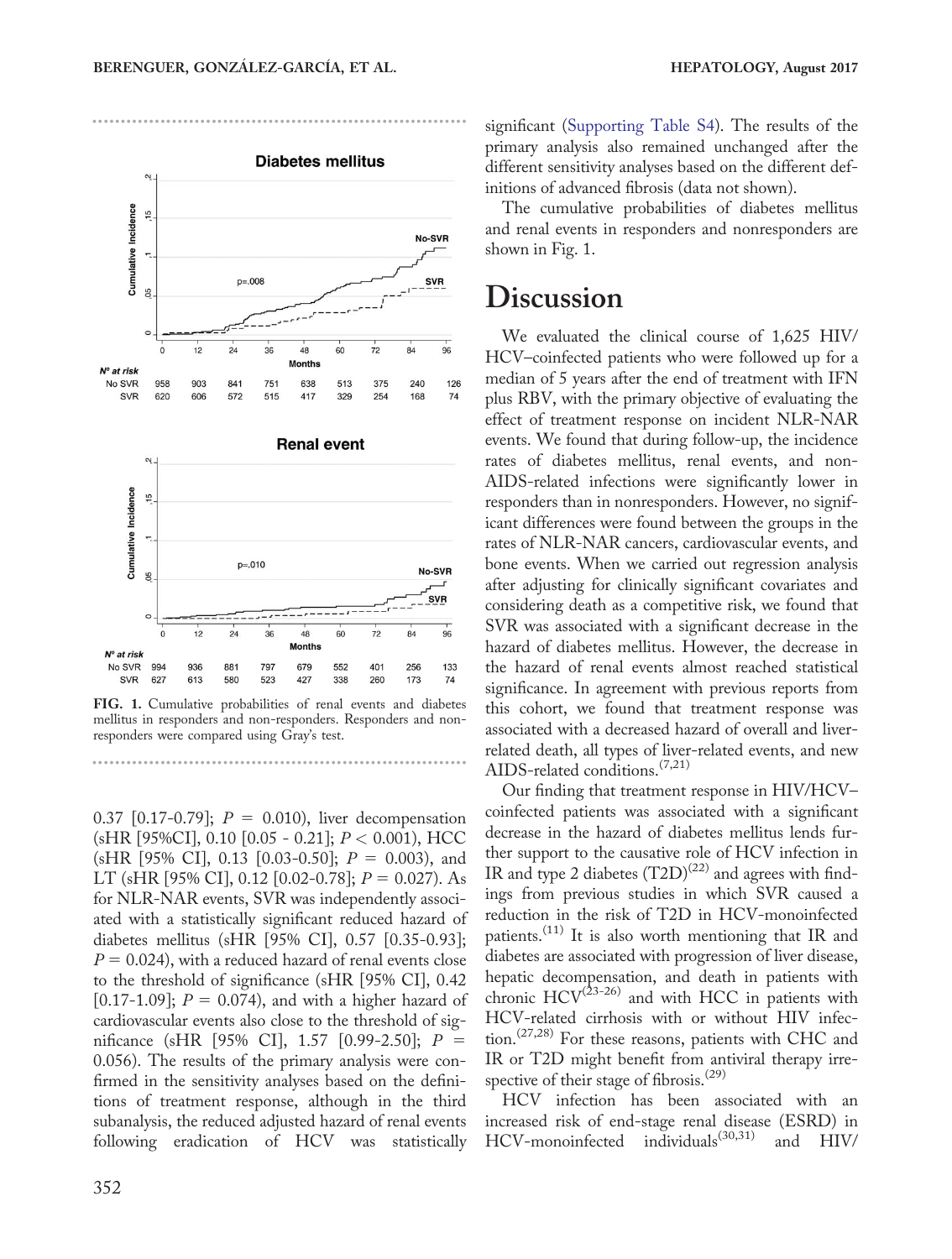HCV–coinfected individuals.(32,33) HCV infection has also been found to increase the mortality of patients with  $ESRD$ .<sup> $(34)$ </sup> In addition, antiviral treatment for HCV has been associated with a lower risk of ESRD in large, prospective cohorts in HCV-monoinfected individuals.<sup> $(12,13)$ </sup> We found a significantly higher incidence of renal events in nonresponders than in responders. However, with the stricter multivariate competing risk regression analyses, the lower hazard of chronic renal failure in responders than in nonresponders did not reach the conventional threshold for significance  $(P = 0.075)$ . The clinical and public health repercussions of this finding are relevant because the risk of death, cardiovascular events, and hospitalization increases proportionally with reductions in estimated glomerular filtration rates (eGFRs) below 60 mL per minute per  $1.73 \text{ m}^{2}$ .  $(35)$ 

In our study, NLR-NAR cancer was the most common NLR-NAR event during follow-up; however, the hazard of this event was not found to be modified by eradication of HCV. Despite advances in HIV therapy, cancer rates are still higher among HIV-infected individuals than among matched non-HIV-infected individuals,(36) probably owing to the high prevalence of traditional cancer risk factors, coinfection with other oncogenic viruses, and associated immunodeficiency among HIV-infected individuals.(37) In addition, non-AIDS-related cancer is currently the leading non-AIDS cause of death among people with HIV in highincome settings.<sup>(38)</sup> For all the above reasons, evidence-based cancer screening must be considered an essential component in the care of HIV-infected individuals.

Intriguingly, although the crude incidence of cardiovascular events was not significantly different between responders and nonresponders, competing risk regression analysis showed the adjusted hazard of cardiovascular events to be higher in responders than in nonresponders, although, once again, on the very threshold of statistical significance ( $P = 0.056$ ). This finding contrasts with those other studies in which HCV clearance following anti-HCV therapy has been found to reduce the risk of stroke.<sup>(39,40)</sup> The association between HCV infection and cardiovascular events is a contentious issue. Several observational studies have found that in the general population, HCV is an independent factor associated with coronary artery disease,<sup>(41-45)</sup> stroke,<sup>(39,46,47)</sup> and peripheral artery disease.<sup>(48)</sup> HCV infection has also been found to increase the likelihood of cardiovascular disease among HIV-infected individuals.(49,50) However, other

researchers have not found an association between HCV infection and angiographic coronary artery disease<sup>(51,52)</sup> or myocardial infarction.<sup>(53)</sup> Meta-analyses have demonstrated an increased risk of cardiovascular events associated with HCV infection in some patients,  $(54,55)$  but not in others.  $(56)$  It is important to note that HCV infection has opposing effects on the pathophysiology of atherosclerosis. On the one hand, HCV induces an alteration in markers of inflammation and endothelial dysfunction that could potentially stimulate atherogenesis.<sup>(57-59)</sup> On the other hand, HCV infection is associated with lower total cholesterol and low-density lipoprotein (LDL) cholesterol levels,(60,61) probably owing to increased deposition of lipids in hepatocytes, where the lipids are used to promote HCV replication and secretion of lipoviroparticles. Also noteworthy are the different effects of eradication of HCV on atherogenesis, namely, reversion of inflammation and endothelial dysfunction<sup>(62)</sup> and rebound of LDL and total cholesterol to levels associated with increased risk of coronary disease.<sup>(60,63)</sup> The above findings indicate that further work is needed to assess the effects of eradication of HCV on preclinical atherosclerosis and cardiovascular events.

Both injection drug use and liver cirrhosis can contribute to bacterial infections among HCV-infected individuals. As for liver cirrhosis, the only identified factor for bacterial infections is advanced liver disease.<sup>(64)</sup> In the cART era, HCV infection has been shown to predispose to severe bacterial infections associated with hospitalization or death in HIV-infected individuals.<sup> $(65)$ </sup> However, we did not find a significant association between response to anti-HCV treatment and the hazard of non-AIDS-related infections.

Chronic HCV infection is associated with low bone mineral density, even in the absence of cirrhosis<sup> $(66)$ </sup>; in coinfected patients, both HIV infection and HCV infection have been found to reduce bone mineral density through different pathophysiological mechanisms.<sup>(67)</sup> Furthermore, HCV has been found to increase the risk of osteoporotic fractures among HIVinfected patients, a risk that is explained, only in part, by the severity of liver disease.<sup>(68)</sup> We did not find an association between eradication of HCV and the hazard of bone fractures; however, it has yet to be determined whether successful treatment of HCV will significantly improve bone mineral density in HIV/ HCV–coinfected patients.

The main limitation of our study is that its design was not entirely prospective. However, we believe that its characteristics make it unlikely that the results differ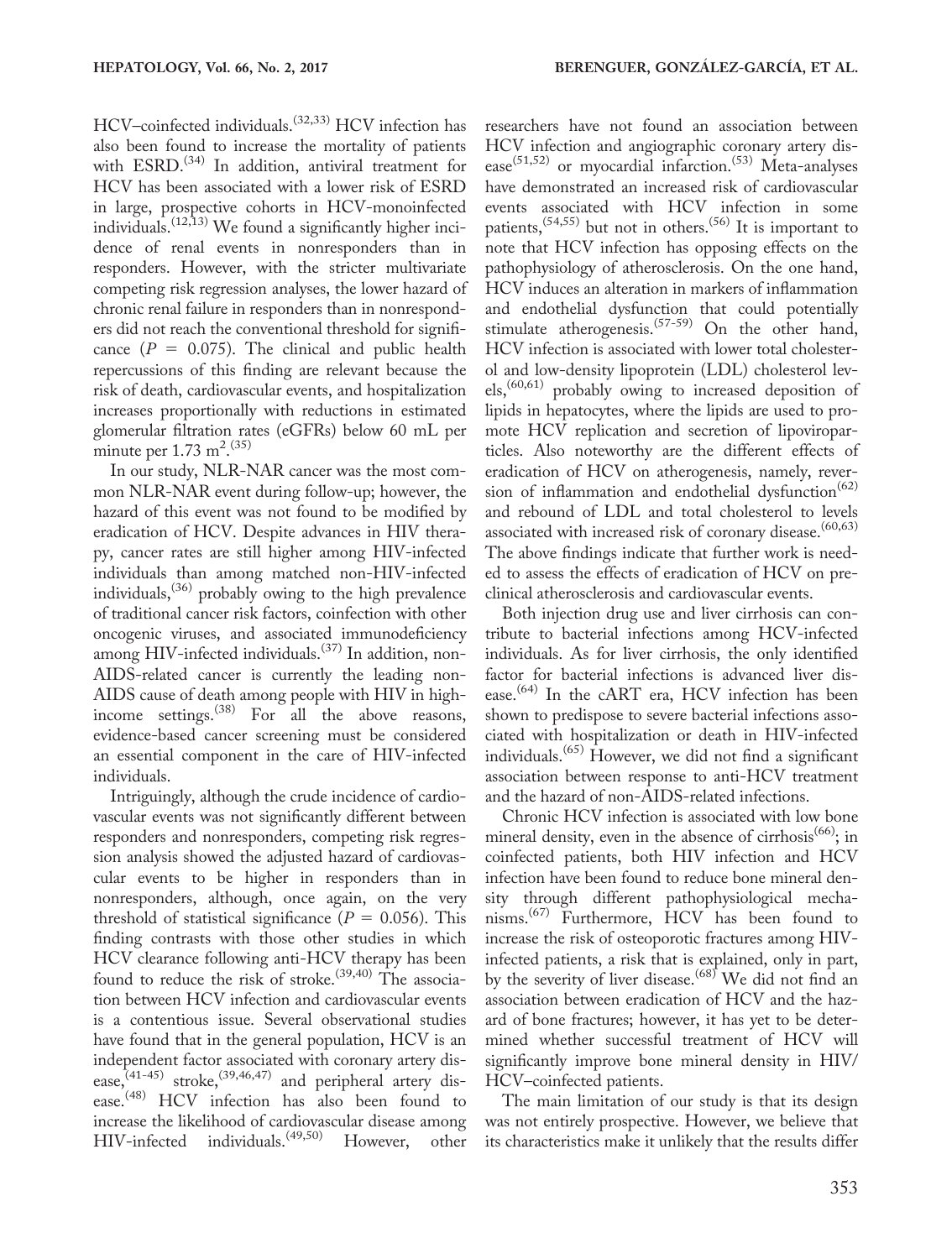considerably from those that would have been obtained in an entirely prospective study: patients were followed by the same infectious diseases physicians in the same reference hospitals throughout the course of the disease, with standard clinical and laboratory parameters assessed at least every 6 months. In addition, the frequency of loss to follow-up was higher among nonresponders than among responders. However, we believe that the potential bias caused by this difference would tend to minimize the frequency and rates of events among nonresponders rather than increase them. Our study is also limited by the lack of information about pneumococcal vaccination, smoking, alcohol and drug use during follow-up, and cardiovascular risk factors; therefore, we cannot rule out the possibility that differences in these variables could have affected outcome. The strengths of our study include the high number of patients included and the long follow-up period. We also emphasize the use of multivariate Fine and Gray regression as an alternative to Cox regression for survival data in the presence of competing risks and the performance of sensitivity analyses that confirmed the findings of the primary analysis. Finally, in our study, all the information in the database was monitored to verify that it was consistent with the patient's medical records.

Although the study design precludes determination of causality, our results suggest that eradication of HCV in coinfected patients is associated not only with a reduction in overall death, liver-related death, new AIDS-related events, and all types of liver-related events, but also with a statistically significant reduced hazard of diabetes mellitus and a decline in the hazard of chronic renal failure very close to the threshold of significance. These findings argue for the prescription of HCV therapy regardless of liver fibrosis stage in coinfected patients.

Acknowledgments: We thank Thomas O'Boyle for writing assistance during the preparation of the manuscript.

# Appendix THE GESIDA HIV/HCV COHORT STUDY GROUP

Hospital General Universitario Gregorio Marañón, Madrid: A. Carrero, P. Miralles, J.C. López, F. Parras, B. Padilla, T. Aldamiz-Echevarría, F. Tejerina, C. Díez, L. Pérez-Latorre, I. Gutiérrez, M. Ramírez, S. Carretero, J.M .Bellón, and J. Berenguer. Hospital Universitario La Paz, Madrid: E. Rodríguez-Castellano, J. Alvarez-Pellicer, J.R. Arribas, M.L. Montes, I. Bernardino, J.F. Pascual, F. Zamora, V. Hontañón, J.M. Peña, F. Arnalich, M. Díaz, and J. González-García. *Hospital Donostia, San Sebastián:* M.J. Bustinduy, J.A. Iribarren, F. Rodríguez-Arrondo, and M.A. Von-Wichmann. Hospital Universitari La Fe, Valencia: M. Montero, M. Blanes, S. Cuellar, J. Lacruz, M. Salavert, and J. López-Aldeguer. Hospital Clinic, Barcelona: P. Callau, J.M. Miró, J.M. Gatell, and J. Mallolas. *Hospital Clínico* Universitario, Valencia: A. Ferrer and M.J. Galindo. Hospital Universitari Vall d'Hebron, Barcelona: E. Van den Eynde, M. Pérez, E. Ribera, and M. Crespo. Hospital Clínico San Carlos, Madrid: J. Vergas and M.J. Téllez. *Hospital Universitario Ramón y Cajal*, Madrid: J.L. Casado, F. Dronda, A. Moreno, M.J. Pérez-Elías, M.A. Sanfrutos, S. Moreno, and C. Quereda. Hospital Universitari Germans Trias i Pujol, Badalona: A. Jou and C. Tural. Hospital Universitario Príncipe de Asturias, Alcalá de Henares: A. Arranz, E. Casas, J. de Miguel, S. Schroeder, and J. Sanz. Hospital Universitario de Móstoles, Móstoles: E. Condés and C. Barros. Hospital Universitario de La Princesa, Madrid: J. Sanz and I. Santos. Hospital Universitario 12 de Octubre, Madrid: A. Hernando, V. Rodríguez, R. Rubio, and F. Pulido. Hospital de la Santa Creu i Sant Pau, Barcelona: P. Domingo and J.M. Guardiola. Hospital General Universitario, Valencia: L. Ortiz and E. Ortega. Hospital Universitario Severo Ochoa, Leganés: R. Torres, M. Cervero, and J.J. Jusdado. Hospital General Universitario de Guadalajara, Guadalajara: M. Rodríguez-Zapata. Hospital Universitario de Getafe, Getafe: G. Pérez and G. Gaspar. Fundación SEIMC-GESIDA, Madrid: M. Yllescas, P. Crespo, E. Aznar, and H. Esteban.

#### REFERENCES

- 1) Cacoub P, Gragnani L, Comarmond C, Zignego AL. Extrahepatic manifestations of chronic hepatitis C virus infection. Dig Liver Dis 2014;46(Suppl 5):S165-S173.
- 2) Soriano V, Berenguer J. Extrahepatic comorbidities associated with hepatitis C virus in HIV-infected patients. Curr Opin HIV AIDS 2015;10:309-315.
- 3) Poynard T, McHutchison J, Manns M, Trepo C, Lindsay K, Goodman Z, et al. Impact of pegylated interferon alfa-2b and ribavirin on liver fibrosis in patients with chronic hepatitis C. Gastroenterology 2002;122:1303-1313.
- 4) Ramachandran P, Iredale JP, Fallowfield JA. Resolution of liver fibrosis: basic mechanisms and clinical relevance. Semin Liver Dis 2015;35:119-131.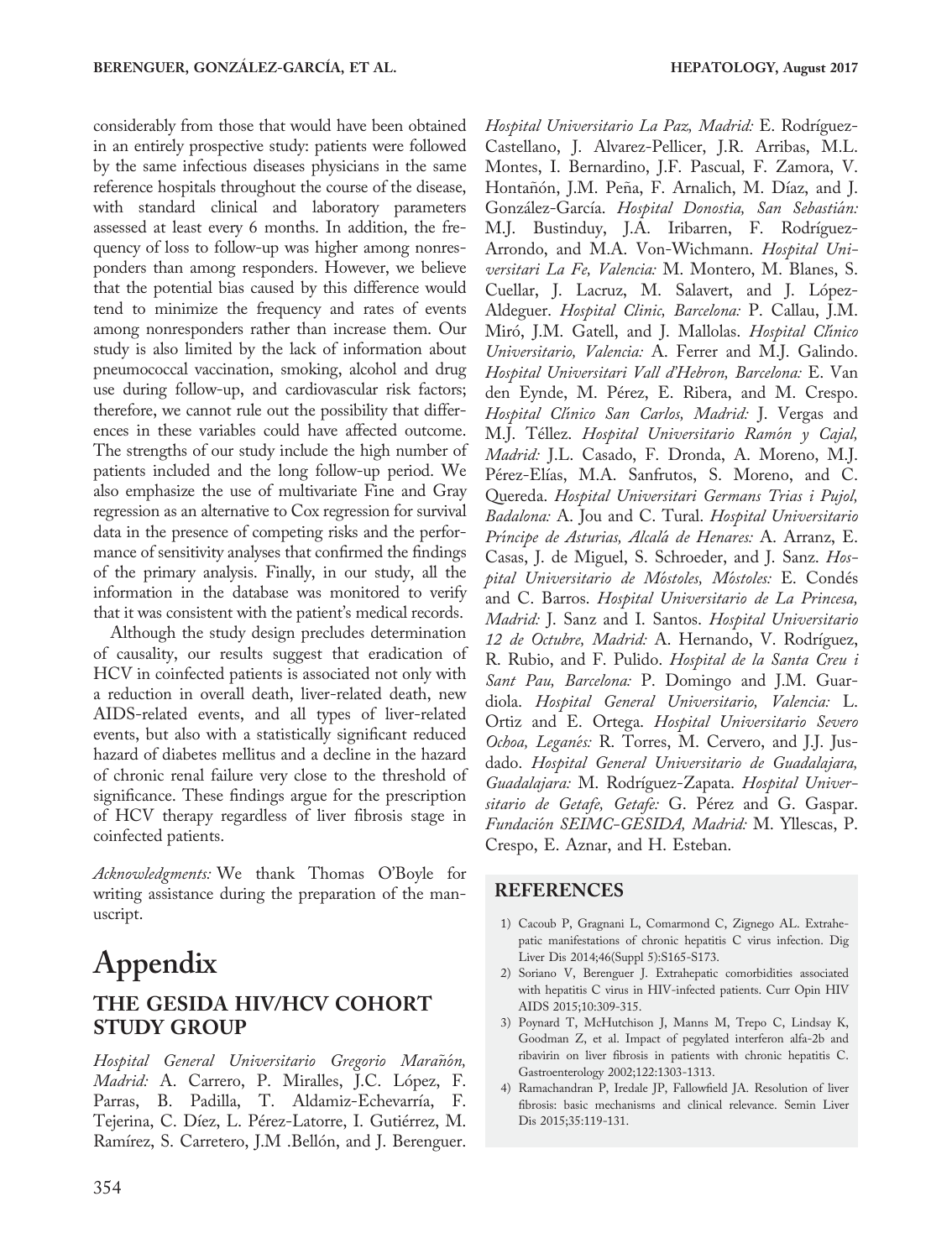- 5) Veldt BJ, Heathcote EJ, Wedemeyer H, Reichen J, Hofmann WP, Zeuzem S, et al. Sustained virologic response and clinical outcomes in patients with chronic hepatitis C and advanced fibrosis. Ann Intern Med 2007;147:677-684.
- 6) van der Meer AJ, Veldt BJ, Feld JJ, Wedemeyer H, Dufour JF, Lammert F, et al. Association between sustained virological response and all-cause mortality among patients with chronic hepatitis C and advanced hepatic fibrosis. JAMA 2012;308: 2584-2593.
- 7) Berenguer J, Alvarez-Pellicer J, Martin PM, Lopez-Aldeguer J, Von-Wichmann MA, Quereda C, et al. Sustained virological response to interferon plus ribavirin reduces liver-related complications and mortality in patients coinfected with human immunodeficiency virus and hepatitis C virus. HEPATOLOGY 2009;50: 407-413.
- 8) Simmons B, Saleem J, Heath K, Cooke GS, Hill A. Long-term treatment outcomes of patients infected with hepatitis C virus: a systematic review and meta-analysis of the survival benefit of achieving a sustained virological response. Clin Infect Dis 2015; 61:730-740.
- 9) Shiffman ML, Benhamou Y. Cure of HCV related liver disease. Liver Int 2015;35(Suppl 1):71-77.
- 10) Sise ME, Bloom AK, Wisocky J, Lin MV, Gustafson JL, Lundquist AL, et al. Treatment of hepatitis C virus-associated mixed cryoglobulinemia with direct-acting antiviral agents. HEPA-TOLOGY 2016;63:408-417.
- 11) Arase Y, Suzuki F, Suzuki Y, Akuta N, Kobayashi M, Kawamura Y, et al. Sustained virological response reduces incidence of onset of type 2 diabetes in chronic hepatitis C. HEPA-TOLOGY 2009;49:739-744.
- 12) Hsu YC, Ho HJ, Huang YT, Wang HH, Wu MS, Lin JT, Wu CY. Association between antiviral treatment and extrahepatic outcomes in patients with hepatitis C virus infection. Gut 2015; 64:495-503.
- 13) Hsu YC, Lin JT, Ho HJ, Kao YH, Huang YT, Hsiao NW, et al. Antiviral treatment for hepatitis C virus infection is associated with improved renal and cardiovascular outcomes in diabetic patients. HEPATOLOGY 2014;59:1293-1302.
- 14) Kraus MR, Schafer A, Teuber G, Porst H, Sprinzl K, Wollschlager S, et al. Improvement of neurocognitive function in responders to an antiviral therapy for chronic hepatitis C. HEPA-TOLOGY 2013;58:497-504.
- 15) The French METAVIR Cooperative Study Group. Intraobserver and interobserver variations in liver biopsy interpretation in patients with chronic hepatitis C. The French METAVIR Cooperative Study Group. HEPATOLOGY 1994;20:15-20.
- 16) Sterling RK, Lissen E, Clumeck N, Sola R, Correa MC, Montaner J, et al. Development of a simple noninvasive index to predict significant fibrosis in patients with HIV/HCV coinfection. HEPATOLOGY 2006;43:1317-1325.
- 17) Centers for Disease Control and Prevention (U.S.). 1993 revised classification system for HIV infection and expanded surveillance case definition for AIDS among adolescents and adults. MMWR Recomm Rep 1992;41:1-19.
- 18) Berenguer J, Zamora FX, Aldamiz-Echevarria T, Von Wichmann MA, Crespo M, Lopez-Aldeguer J, et al. Comparison of the prognostic value of liver biopsy and FIB-4 index in patients coinfected with HIV and hepatitis C virus. Clin Infect Dis 2015;60:950-958.
- 19) Fux CA, Simcock M, Wolbers M, Bucher HC, Hirschel B, Opravil M, et al. Tenofovir use is associated with a reduction in calculated glomerular filtration rates in the Swiss HIV Cohort Study. Antivir Ther 2007;12:1165-1173.
- 20) Bavinger C, Bendavid E, Niehaus K, Olshen RA, Olkin I, Sundaram V, et al. Risk of cardiovascular disease from antiretroviral therapy for HIV: a systematic review. PLoS One 2013;8: e59551.
- 21) Berenguer J, Rodriguez E, Miralles P, Von Wichmann MA, Lopez-Aldeguer J, Mallolas J, et al. Sustained virological response to interferon plus ribavirin reduces non-liver-related mortality in patients coinfected with HIV and hepatitis C virus. Clin Infect Dis 2012;55:728-736.
- 22) Kawaguchi Y, Mizuta T. Interaction between hepatitis C virus and metabolic factors. World J Gastroenterol 2014;20:2888- 2901.
- 23) Henry L, Younossi Z. Hepatitis. Chronic HCV infection, diabetes and liver-related outcomes. Nat Rev Gastroenterol Hepatol 2014;11:520-521.
- 24) Elkrief L, Chouinard P, Bendersky N, Hajage D, Larroque B, Babany G, et al. Diabetes mellitus is an independent prognostic factor for major liver-related outcomes in patients with cirrhosis and chronic hepatitis C. HEPATOLOGY 2014;60:823-831.
- 25) Huang YW, Yang SS, Fu SC, Wang TC, Hsu CK, Chen DS, et al. Increased risk of cirrhosis and its decompensation in chronic hepatitis C patients with new-onset diabetes: a nationwide cohort study. HEPATOLOGY 2014;60:807-814.
- 26) Dyson J, Jaques B, Chattopadyhay D, Lochan R, Graham J, Das D, et al. Hepatocellular cancer: the impact of obesity, type 2 diabetes and a multidisciplinary team. J Hepatol 2014;60:110- 117.
- 27) Flemming JA, Yang JD, Vittinghoff E, Kim WR, Terrault NA. Risk prediction of hepatocellular carcinoma in patients with cirrhosis: the ADRESS-HCC risk model. Cancer 2014;120:3485- 3493.
- 28) Lo Re V 3rd, Kallan MJ, Tate JP, Localio AR, Lim JK, Goetz MB, et al. Hepatic decompensation in antiretroviral-treated patients co-infected with HIV and hepatitis C virus compared with hepatitis C virus-monoinfected patients: a cohort study. Ann Intern Med 2014;160:369-379.
- 29) Negro F. Hepatitis C in 2013: HCV causes systemic disorders that can be cured. Nat Rev Gastroenterol Hepatol 2014;11:77-78.
- 30) Chen YC, Lin HY, Li CY, Lee MS, Su YC. A nationwide cohort study suggests that hepatitis C virus infection is associated with increased risk of chronic kidney disease. Kidney Int 2014; 85:1200-1207.
- 31) Molnar MZ, Alhourani HM, Wall BM, Lu JL, Streja E, Kalantar-Zadeh K, Kovesdy CP. Association of hepatitis C viral infection with incidence and progression of chronic kidney disease in a large cohort of US veterans. HEPATOLOGY 2015;61: 1495-1502.
- 32) Margolick JB, Jacobson LP, Schwartz GJ, Abraham AG, Darilay AT, Kingsley LA, et al. Factors affecting glomerular filtration rate, as measured by iohexol disappearance, in men with or at risk for HIV infection. PLoS One 2014;9:e86311.
- 33) Abraham AG, Althoff KN, Jing Y, Estrella MM, Kitahata MM, Wester CW, et al. End-stage renal disease among HIV-infected adults in North America. Clin Infect Dis 2015;60:941-949.
- 34) Azmi AN, Tan SS, Mohamed R. Hepatitis C and kidney disease: an overview and approach to management. World J Hepatol 2015;7:78-92.
- 35) Go AS, Chertow GM, Fan D, McCulloch CE, Hsu CY. Chronic kidney disease and the risks of death, cardiovascular events, and hospitalization. N Engl J Med 2004;351:1296-1305.
- 36) Park LS, Tate JP, Sigel K, Rimland D, Crothers K, Gibert C, et al. Time trends in cancer incidence in persons living with HIV/AIDS in the antiretroviral therapy era: 1997-2012. AIDS 2016;30:1795-1806.